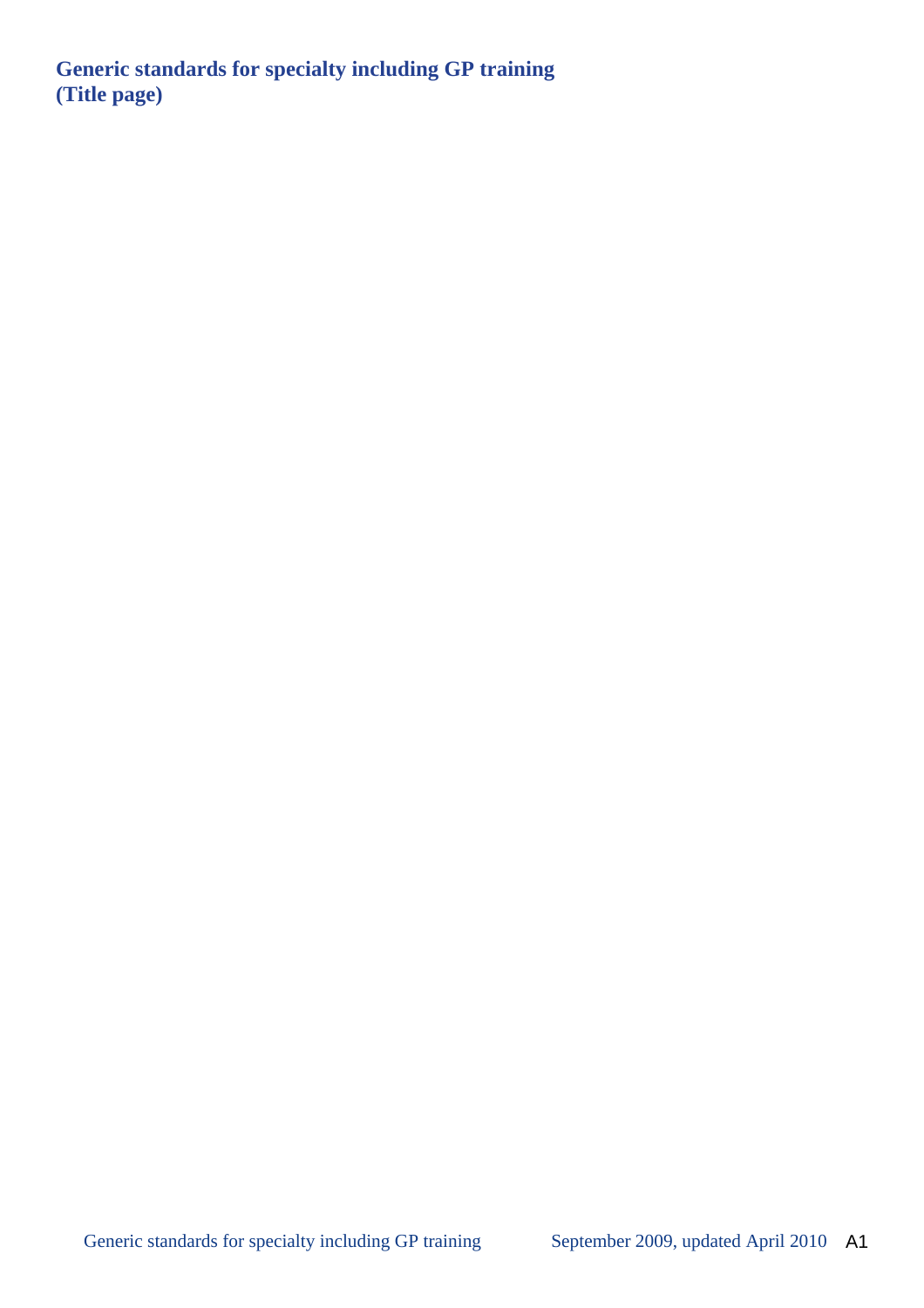In April 2010 the Postgraduate Medical Education and Training Board (PMETB) was merged with the General Medical Council (GMC).

There are significant benefits to be delivered through a more seamless and consistent approach to education and training throughout doctors' careers. A single point of responsibility from admission to medical school, through postgraduate training, to continued practice until retirement will help to ensure consistency of expectations and standards.

Through the merger, the GMC has acquired the legal functions formerly performed by PMETB in relation to the regulation of specialty including GP training. These functions include setting standards for specialty including GP training and providing quality assurance of the delivery of specialty including GP training against those standards.

Documents and webpages that continue to apply have been reviewed and where necessary updated to reflect the merger.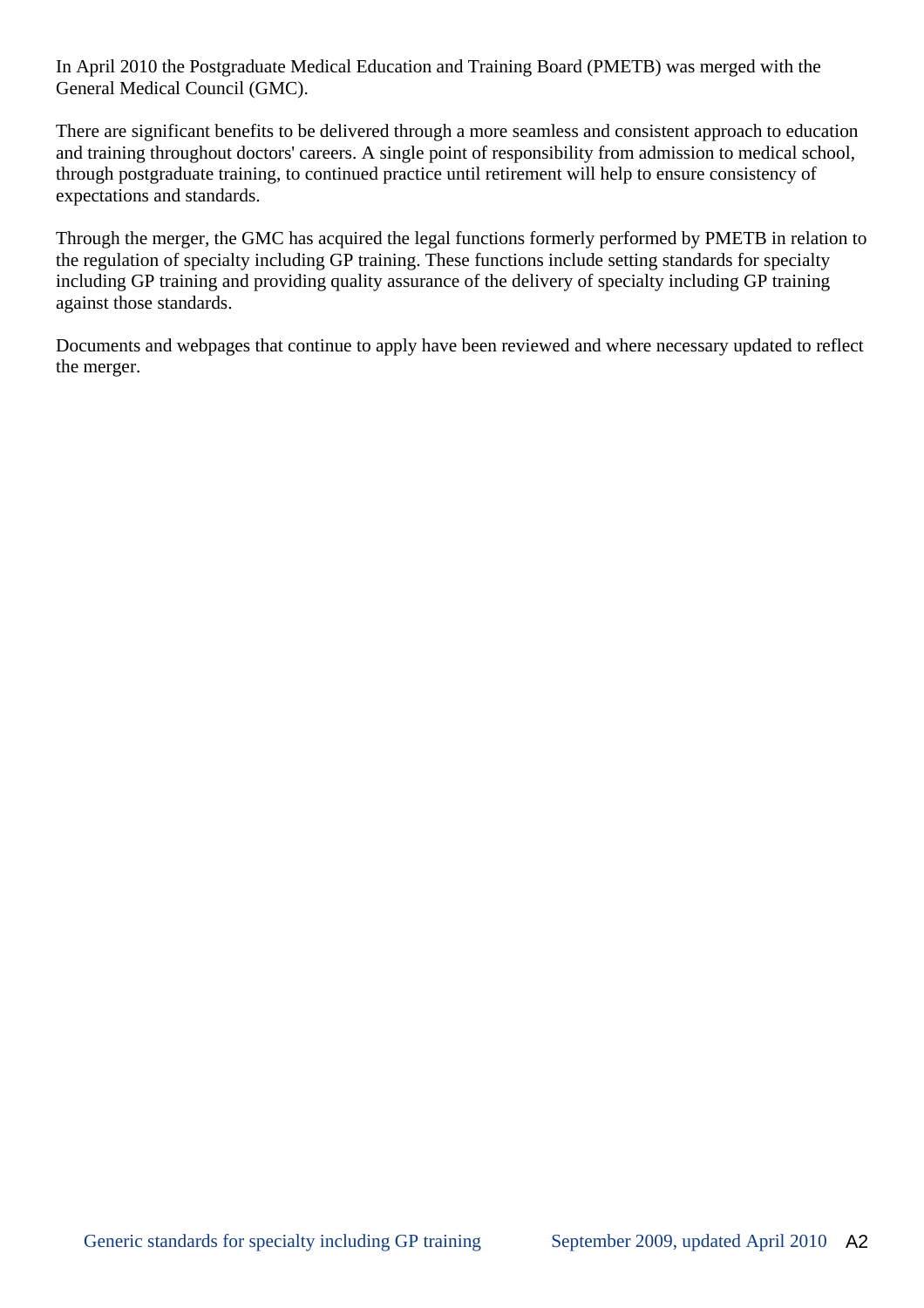# **Generic standards for specialty including GP training**

# **September 2009, updated April 2010**

# **Introduction**

- 1 This document updates the *Generic standards for training* to cover all specialties including General Practice - and all sub-specialties. The standards must be applied wherever specialty including GP training takes place, including the National Health Service, other service providers and the independent sector. Any additional provision of specialty including GP training outside NHS institutions, but forming part or whole of a programme arranged/agreed by the postgraduate dean (for example in the independent sector, industry or elsewhere) will be subject to these standards.
- 2 Since initial publication, one additional standard has been added to Domain 1, which covers patient safety. An additional standard has also been added to Domain 5, which requires approved assessment systems to be fit for purpose.
- 3 Additionally, standards for trainers have been published. The standards have been added as a sub-set of the *Generic standards for specialty including GP training* and are listed at *6.25 to 6.35* below.

# **Who is responsible for meeting the standards?**

4 Under each standard in this document an indication is given of where responsibility lies for meeting the standard.

# **What evidence will be used to determine whether the standards have been met?**

- 5 Evidence will be needed from several sources to determine whether the standards have been met. These sources include:
	- a. Data collected by deaneries as part of their quality management processes. The General Medical Council (GMC) has adopted the agreed processes, including the data to be collected. The GMC requires annual reports from the deaneries;
	- b. Surveys of trainees and trainers. We shall examine key issues identified in annual national trainee and national trainer surveys. The trainee survey will include specialty-specific questions;
	- c. Evidence from progression statistics, for example assessments including examinations, and career progression after leaving the programme. These will form part of the evidence describing educational outcomes of programmes;
	- d. Data collected by other healthcare regulators and inspecting authorities across the UK, the facilities provided and, in particular, issues affecting patient safety and patient care; and
	- e. Risk-based visits carried out by the GMC to deaneries and local education providers, whether as part of the cycle of quality assurance and improvement or as the result of a visit triggered by evidence of failure or poor practice.
- 6 Periodically, the GMC will analyse evidence from these sources to draw together a picture of the state of specialty training throughout the UK. This will show performance against standards by deaneries,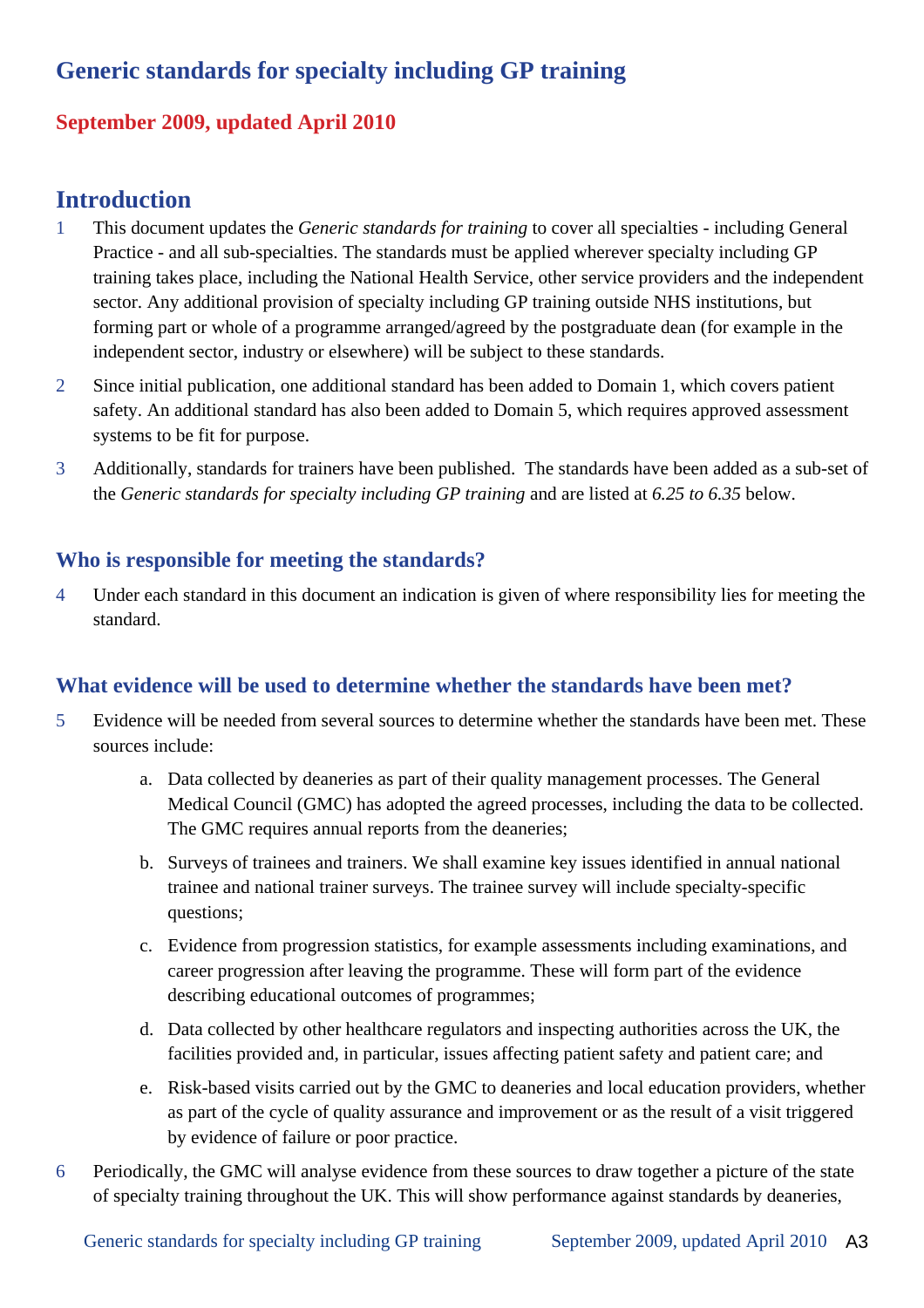local education providers and colleges and will seek to show which factors are most significant in predicting good and poor educational outcomes. This benchmarking analysis will be the basis for the further development of the standards.

# **Developmental standards**

7The GMC intends to consider the case for a framework which would indicate developmental standards where evidence exists that a particular practice or facility improves the quality of specialty including GP training. These standards would then become mandatory standards in due course when local education providers have had sufficient time to implement the necessary changes to achieve them.

Developmental standards would be designed using information from the following principal sources:

- a. Approvals posts, programmes, trainers, curricula and assessment systems;
- b. Visits to deaneries;
- c. Surveys of trainees and trainers;
- d. Validated research on specialty including GP training in the UK;
- e. Feedback from local education providers;
- f. Similar information from other jurisdictions and from the education sector; and
- g. Feedback from patients and the public.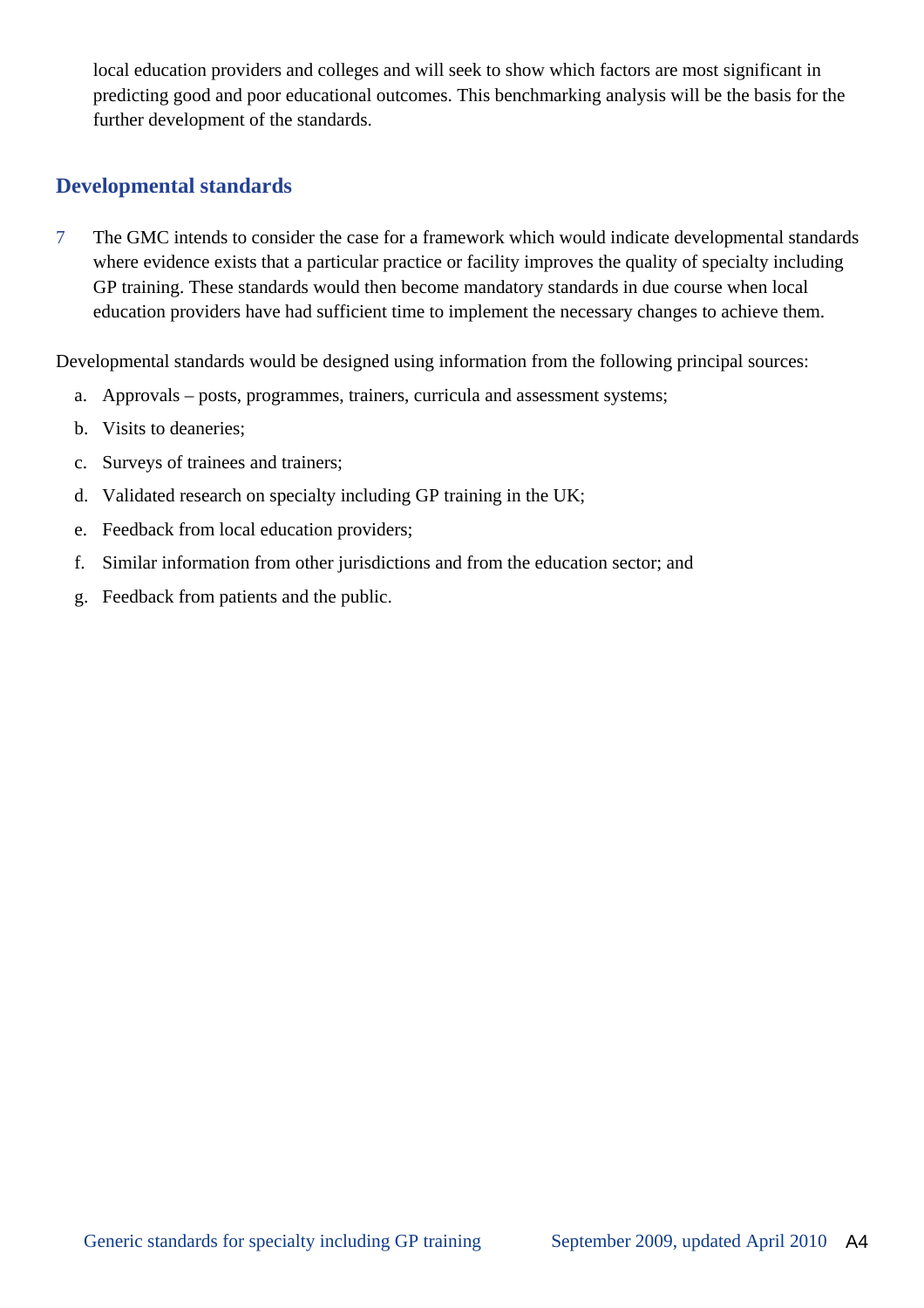# **Contextual information**

Language used in this document

8 For these standards, the GMC has adopted the framework of domains defined as:

a classification of areas in which certain standards must be achieved.

9 This document uses the following definition of standards:

Standards are a means of describing the level of quality that organisations involved in the delivery of specialty education and training are expected to meet. The performance of organisations can be assessed for this level of quality; the standards must be met.

10 The document also sets out mandatory requirements which underpin the standards and are defined as:

the minimum requirements considered by the GMC to be achievable in today's UK health services.

The GMC will use these requirements to judge whether the standards have been met and, therefore, whether the specialty training is approved. The standard will be fully met when all the mandatory requirements are achieved. Where programmes and/or posts within programmes cannot demonstrate achievement of these requirements currently, postgraduate deans and providers must agree a plan and timetable with the GMC that will ensure the standards are met.

## **Relationship with the GMC's other standards, requirements, principles and guidance**

11 The *Generic standards for specialty including GP training* (which now include the *Standards for trainers*) run alongside the *Standards for curricula and assessment systems* and *Standards for deaneries*. Current versions of the GMC's standards always be found on the GMC's website: www.gmc-uk.org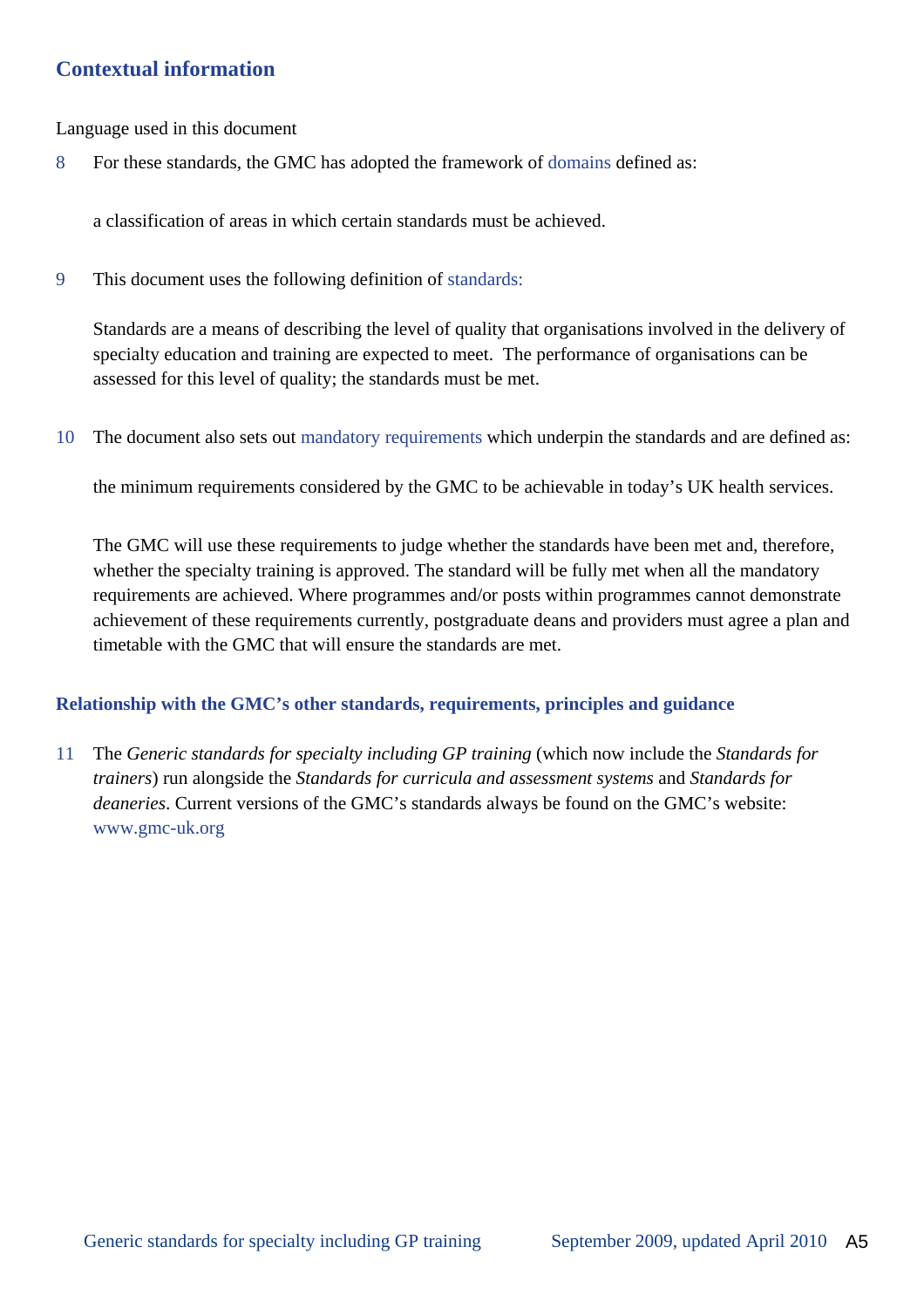### **Relationship with the Foundation Programme**

12 The standards for training for the Foundation Programme are set out in *The New Doctor*. The domains in *The New Doctor* are the same as those in the *Generic standards*.

## **Relevance to** *Good Medical Practice*

13 The principles of *Good Medical Practice,* revised and published in November 2006 by the GMC, are designed to underpin all activity undertaken by doctors. Those principles apply equally to the training environment - particularly how doctors are taught the curriculum - as they do to service delivery. Therefore a specific requirement is made at section 5.3 to the effect that those delivering the curriculum should ensure that: *Trainees must be reminded about the need to have due regard to, and to keep up to date with, the principles of Good Medical Practice.*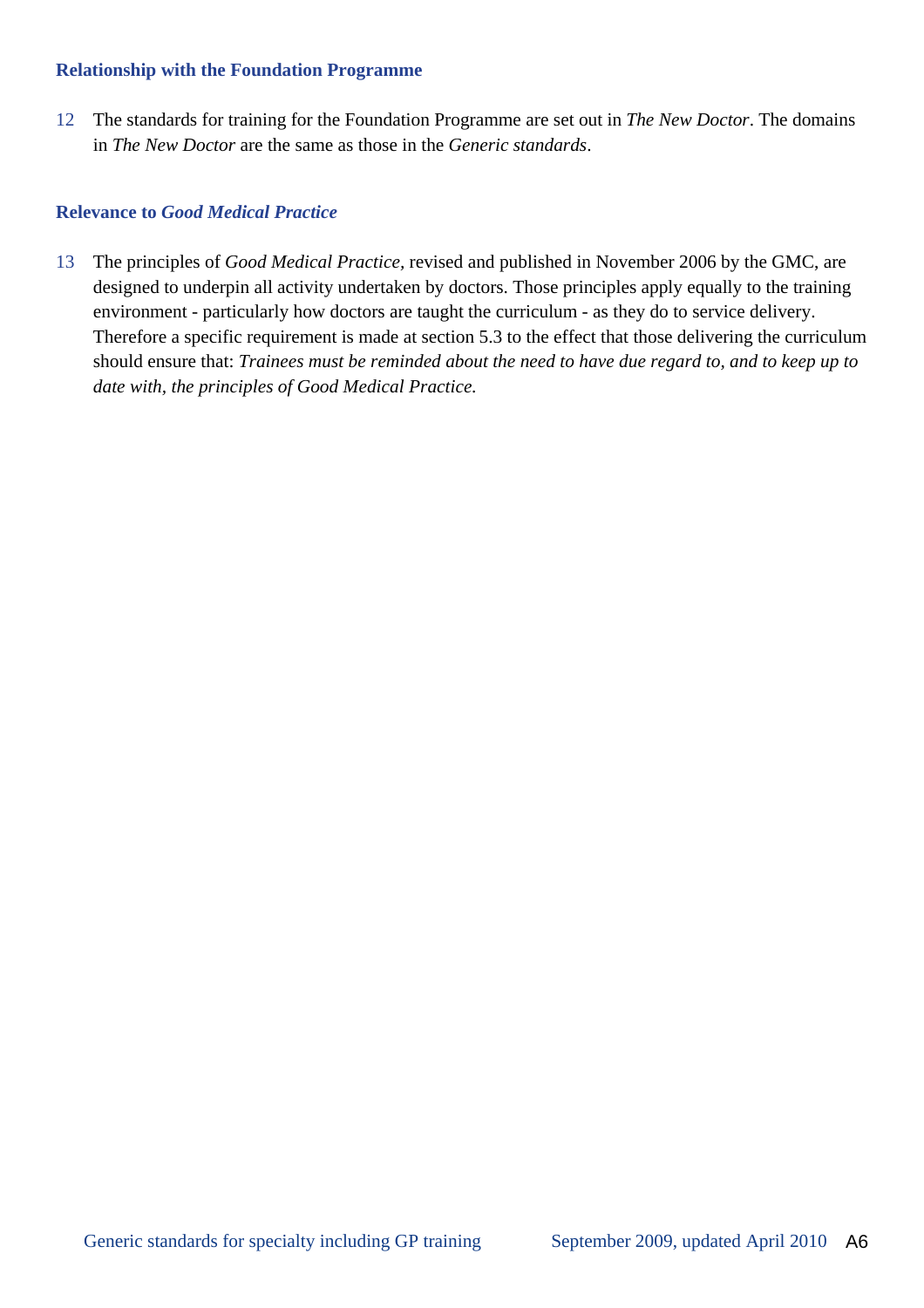# **List of domains and standards**

#### **Domain 1 Patient safety**

The duties, working hours and supervision of trainees must be consistent with the delivery of high quality, safe patient care.

There must be clear procedures to address immediately any concerns about patient safety arising from the training of doctors.

#### **Domain 2 Quality Management, review and evaluation**

Specialty including GP training must be quality managed, reviewed and evaluated.

#### **Domain 3 Equality, diversity and opportunity**

Specialty including GP training must be fair and based on principles of equality.

#### **Domain 4 Recruitment, selection and appointment**

Processes for recruitment, selection and appointment must be open, fair, and effective.

#### **Domain 5 Delivery of approved curriculum including assessment**

The requirements set out in the approved curriculum must be delivered and assessed. The approved assessment system must be fit for purpose.

#### **Domain 6 Support and development of trainees, trainers and local faculty**

Trainees must be supported to acquire the necessary skills and experience through induction, effective educational supervision, an appropriate workload, personal support and time to learn.

#### **Standards for trainers**

Trainers must provide a level of supervision appropriate to the competence and experience of the trainee.

#### **Domain 7 Management of education and training**

Education and training must be planned and maintained through transparent processes which show who is responsible at each stage.

#### **Domain 8 Educational resources and capacity**

The educational facilities, infrastructure and leadership must be adequate to deliver the curriculum.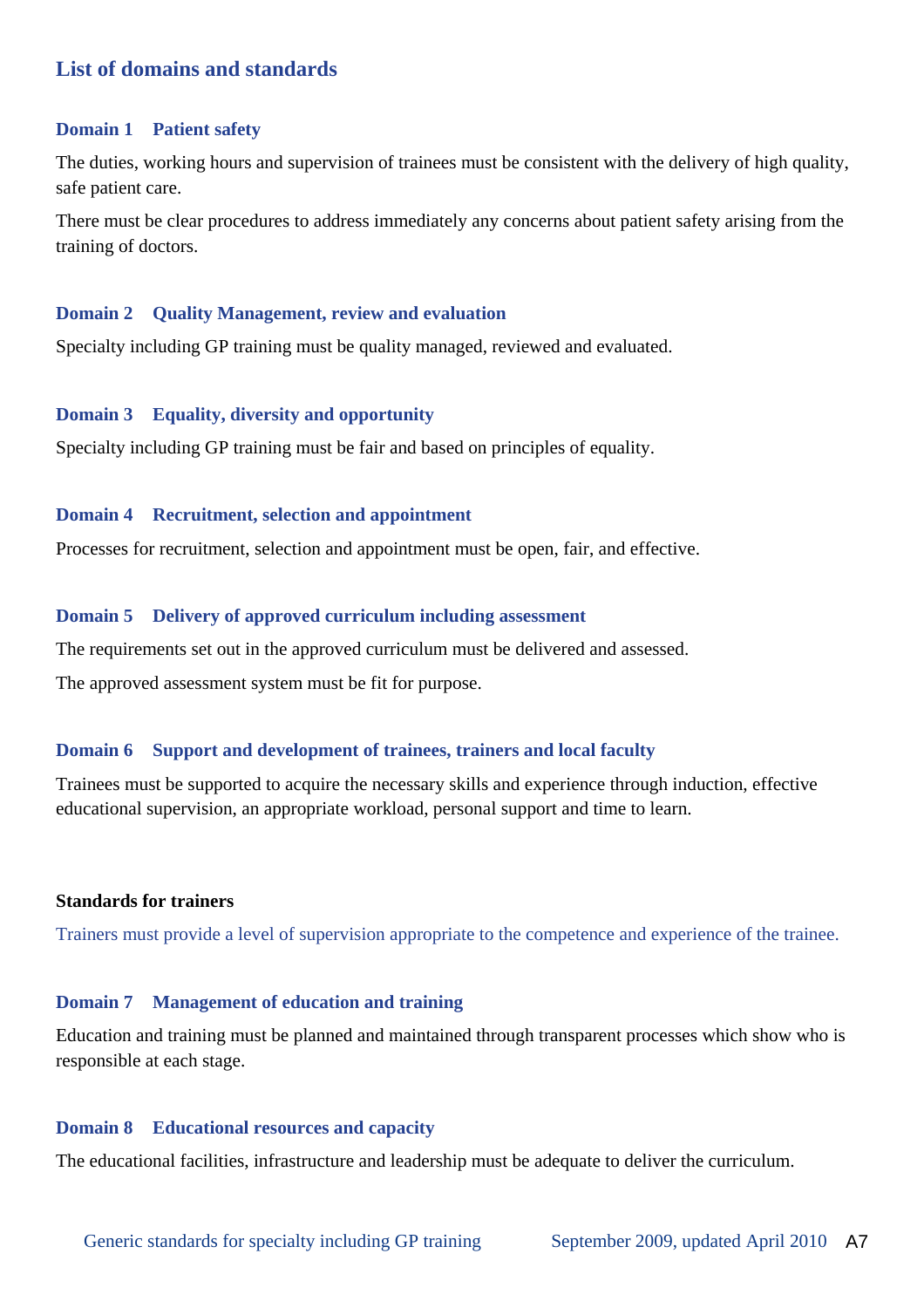## **Domain 9 Outcomes**

The impact of the standards must be tracked against trainee outcomes and clear linkages should be reflected in developing standards.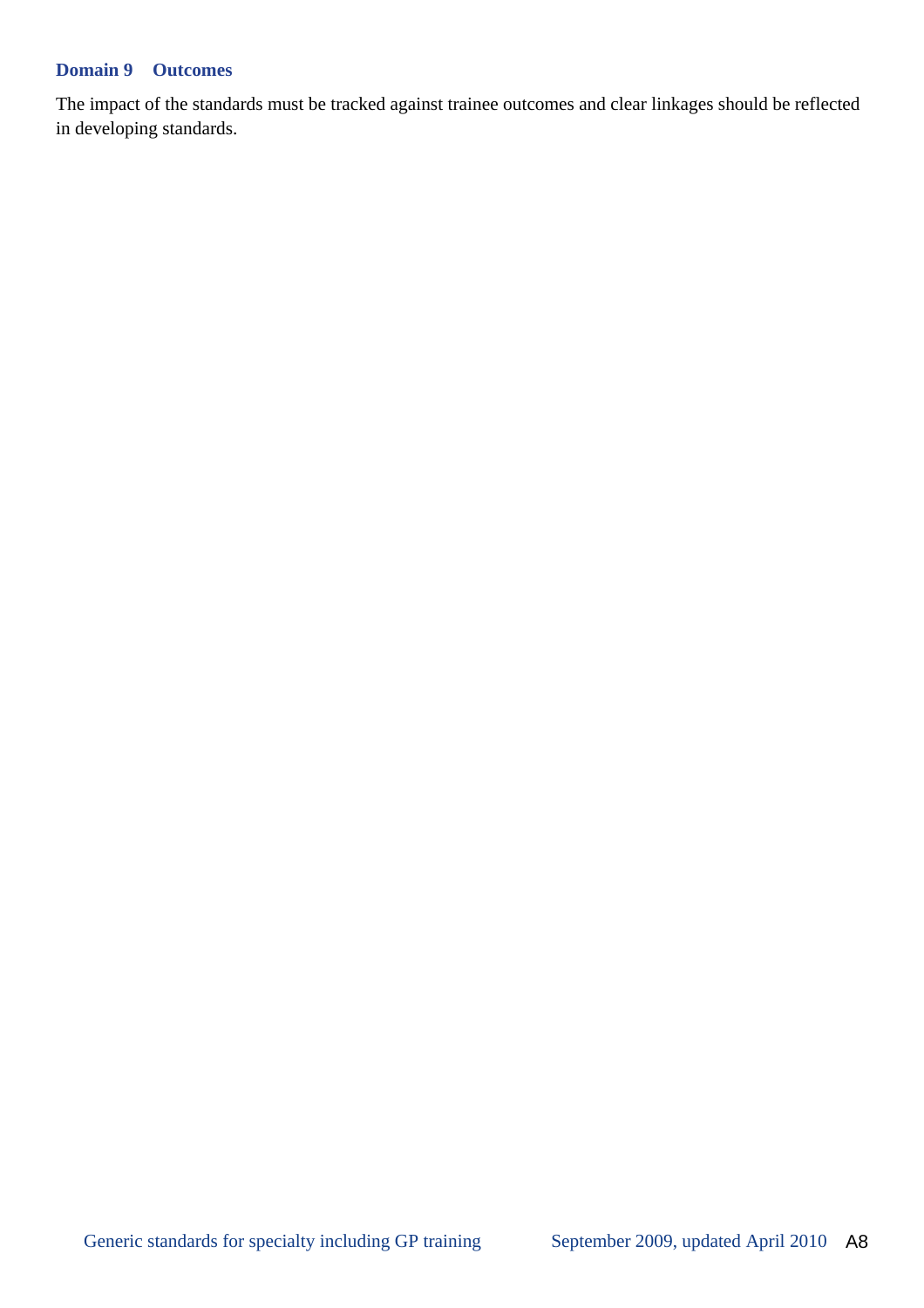# **Domain 1** Patient safety

| <b>Purpose</b>        | This domain is concerned with the essential safeguards on any action by trainees that<br>affects the safety and well-being of patients. |
|-----------------------|-----------------------------------------------------------------------------------------------------------------------------------------|
| <b>Responsibility</b> | Local education providers (hospitals and other institutions where training takes place),<br>trainers, trainees.                         |
| <b>Evidence</b>       | Surveys, visits, deanery quality management data, data from healthcare regulators or<br>inspectorates.                                  |
| <b>Standards:</b>     | The duties, working hours and supervision of trainees must be consistent with the<br>delivery of high quality, safe patient care        |
|                       | There must be clear procedures to address immediately any concerns about patient<br>safety arising from the training of doctors         |

- 1.1 Trainees must make the needs of patients their first concern.
- 1.2 Trainees must be appropriately supervised according to their experience and competence.
- 1.3 Those supervising the clinical care provided by trainees must be clearly identified; competent to do so; accessible and approachable by day and by night; with time for these responsibilities clearly identified within their job plan.
- 1.4 Before seeking consent both trainee and supervisor must be satisfied that the trainee understands the proposed intervention and its risks, and is prepared to answer associated questions the patient may ask. If they are unable to do so they should have access to a supervisor with the required knowledge. Trainees must act in accordance with the GMC's guidance *Consent: patients and doctors making decisions together* (2008).
- 1.5 Shift and on-call rota patterns must be designed so as to minimise the adverse effects of sleep deprivation.
- 1.6 Trainees in hospital posts must have well-organised handover arrangements ensuring continuity of patient care at the start and end of periods of day or night duties.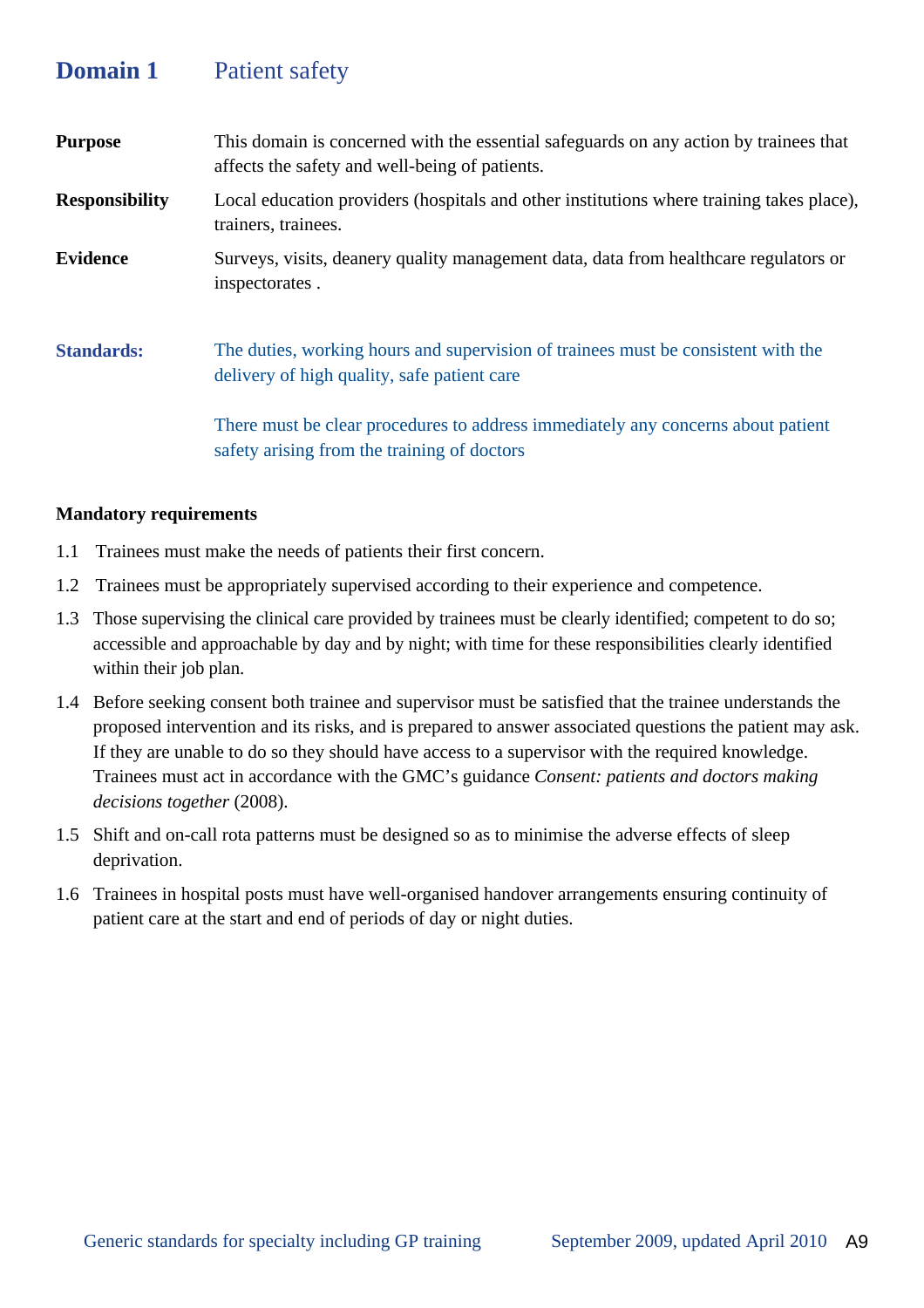# **Domain 2** Quality Management, review and evaluation

| <b>Purpose</b>        | This domain deals with governance issues and how the GMC's standards will be used<br>in GMC quality assurance. It refers to the quality management systems and procedures<br>of postgraduate deaneries and will be applicable to the current and future arrangements<br>in all four UK countries. |
|-----------------------|---------------------------------------------------------------------------------------------------------------------------------------------------------------------------------------------------------------------------------------------------------------------------------------------------|
| <b>Responsibility</b> | Postgraduate deans, within an overall local quality management system, and drawing<br>on the resources of local representatives of medical Royal Colleges/Faculties and<br>others as appropriate.                                                                                                 |
| <b>Evidence</b>       | Data from the deanery, College/Faculty, local education providers, or other data and<br>visits to deaneries.                                                                                                                                                                                      |
| <b>Standard</b>       | Specialty including GP training must be quality managed, reviewed and evaluated.                                                                                                                                                                                                                  |

### **Mandatory requirements**

 $\overline{a}$ 

- 2.1 Programmes, posts, trainers, associated management, data collection concerning trainees, and local faculty<sup>1</sup> must comply with the European Working Time Regulation, Data Protection Act and Freedom of Information Act.
- 2.2 Deaneries must show that they are demonstrating their capacity for quality management, review and evaluation to meet the GMC's standards.
- 2.3 Deaneries, working with others as appropriate, must have processes for local quality management, and through local education providers, for quality control, of all postgraduate posts, trainers and programmes designed to ensure that the requirements of the GMC's standards are met.

<sup>&</sup>lt;sup>1</sup> The GMC uses the term 'local faculty' to denote those involved in the delivery of postgraduate medical education locally; training programme directors, directors of medical education, clinical tutors, GP trainers, college tutors, and others with specific roles in educational supervision.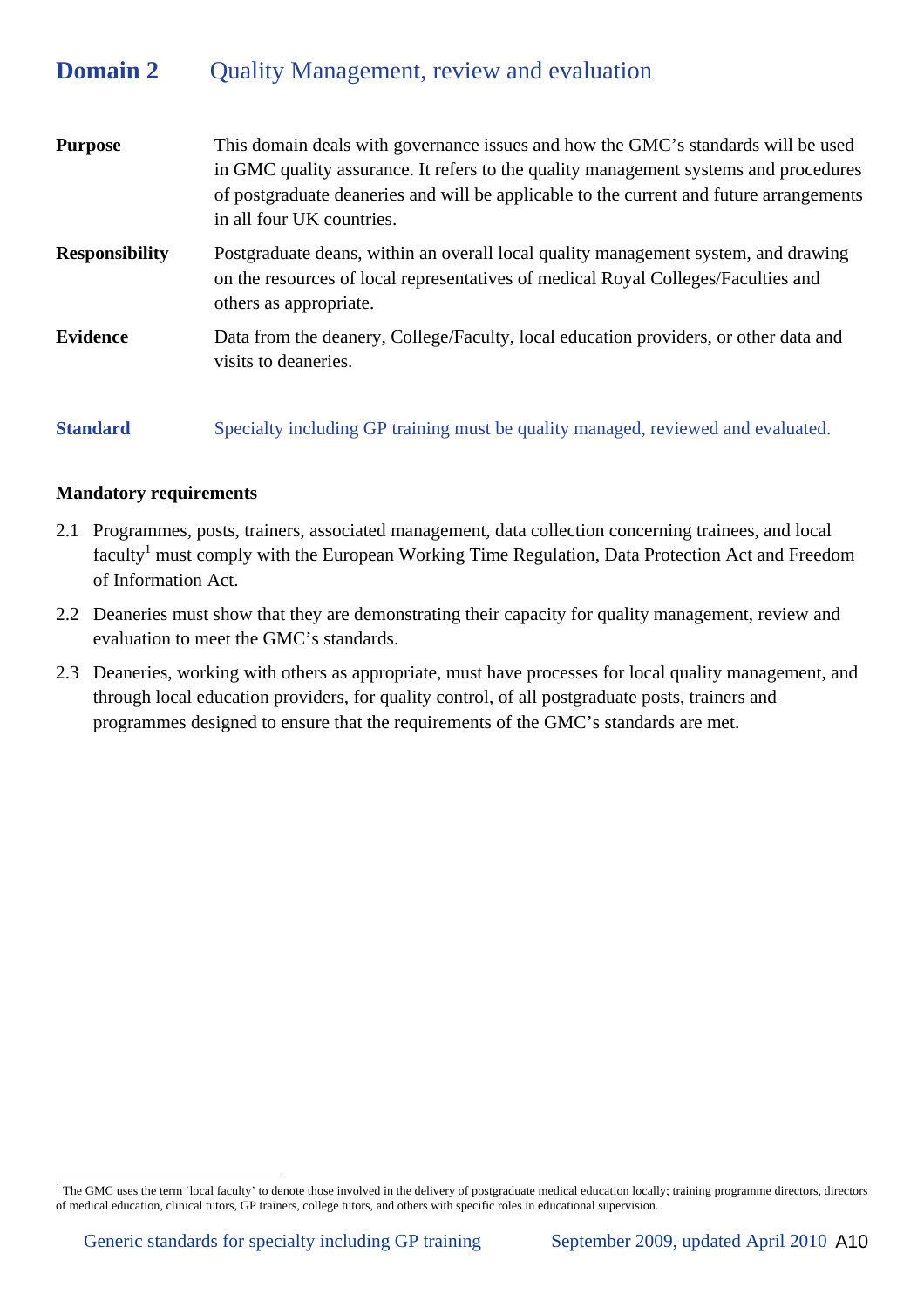# **Domain 3** Equality, diversity and opportunity

| <b>Purpose</b>        | This domain deals with equality and diversity matters pervading the whole of specialty<br>including GP training - widening access and participation, fair recruitment, the<br>provision of information, programme design and job adjustment. |
|-----------------------|----------------------------------------------------------------------------------------------------------------------------------------------------------------------------------------------------------------------------------------------|
| <b>Responsibility</b> | Postgraduate deans and institutions providing training, trainers and trainees, other<br>colleagues working with trainees and local faculty.                                                                                                  |
| <b>Evidence</b>       | Surveys, demographic data, deanery quality management data and visits.                                                                                                                                                                       |
| <b>Standard</b>       | Specialty including GP training must be fair and based on principles of equality                                                                                                                                                             |

- 3.1 At all stages specialty including GP training programmes must comply with employment law, the Disability Discrimination Act, Race Relations (Amendment) Act, Sex Discrimination Act, Equal Pay Acts, the Human Rights Act and other equal opportunity legislation that may be enacted and amended in the future, and be working towards best practice. This will include compliance with any public duties to promote equality.
- 3.2 Information about specialty including GP training programmes, their content and purpose must be publicly accessible either on, or via links to, postgraduate deaneries and the GMC websites.
- 3.3 Deaneries must take all reasonable steps to ensure that programmes can be adjusted for trainees with well-founded individual reasons for being unable to work full time to work flexibly within the requirements of the GMC's standards and rules. Deaneries must take appropriate action to encourage local education providers and other training providers to accept their fair share of doctors training flexibly.
- 3.4 Appropriate reasonable adjustments must be made for trainees with disabilities, special educational or other needs.
- 3.5 Trainees should have access to appropriate evidence on trainee recruitment, appointment, and satisfaction with the results analysed by ethnicity, place of qualification, disability, gender and parttime training/working.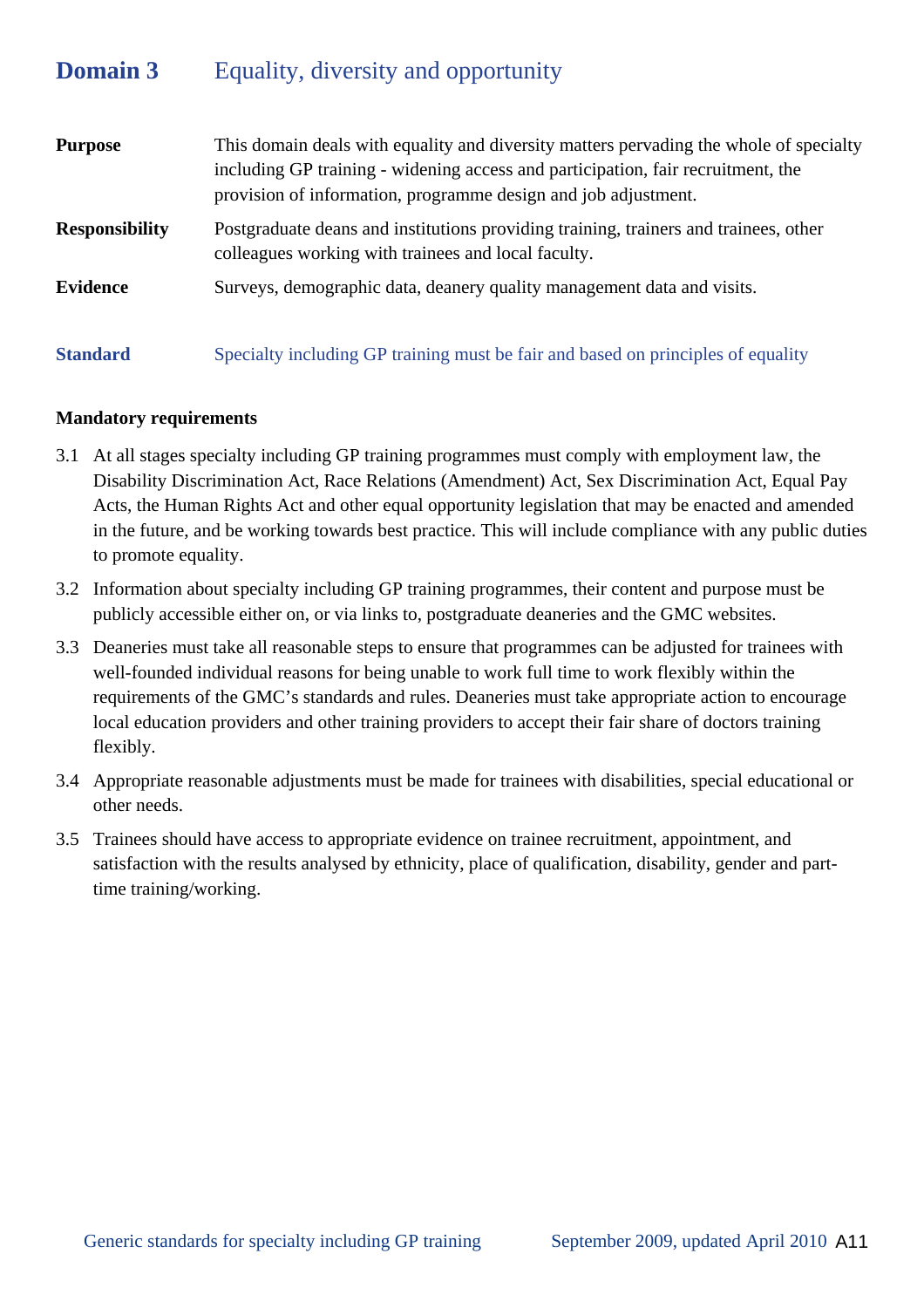# **Domain 4** Recruitment, selection and appointment

| <b>Purpose</b>        | The purpose of this domain is to ensure that the processes for entry into specialty<br>including GP training programmes are fair and transparent. |
|-----------------------|---------------------------------------------------------------------------------------------------------------------------------------------------|
| <b>Responsibility</b> | Postgraduate deans.                                                                                                                               |
| <b>Evidence</b>       | Deanery data, trainee surveys.                                                                                                                    |
| <b>Standard</b>       | Processes for recruitment, selection and appointment must be open, fair, and effective                                                            |

#### **Recruitment and selection**

- 4.1 Candidates will be eligible for consideration for entry into specialty including GP training if they:
	- a. Are a fully registered medical practitioner with the GMC or are eligible for any such registration; and
	- b. Hold a licence to practise or are eligible to do so; and
	- c. Are fit to practise.
- 4.2 To be eligible for consideration for entry into specialty including GP training, candidates must be able to demonstrate the competences required to complete Foundation Training. (This covers candidates who have completed Foundation Training, candidates who apply before completion and those who have not undertaken Foundation Training, but can demonstrate the competences in another way.)
- 4.3 The selection process (which may be conducted by interview or by other process) must:
	- a. Ensure that information about places on specialty including GP training programmes, eligibility and selection criteria and the application process is made widely available in sufficient time to doctors who may be eligible to apply;
	- b. Use criteria and processes which treat eligible candidates fairly;
	- c. Select candidates on the basis of open competition;
	- d. Have an appeals system against non-selection on the grounds that the criteria were not applied correctly, or were discriminatory; and
	- e. Seek from candidates only such information (apart from information sought for equalities monitoring purposes) as is relevant to the published criteria and which potential candidates have been told will be required.
- 4.4 Selection panels must consist of persons who have been trained in selection principles and processes.
- 4.5 Selection panels must include a lay person.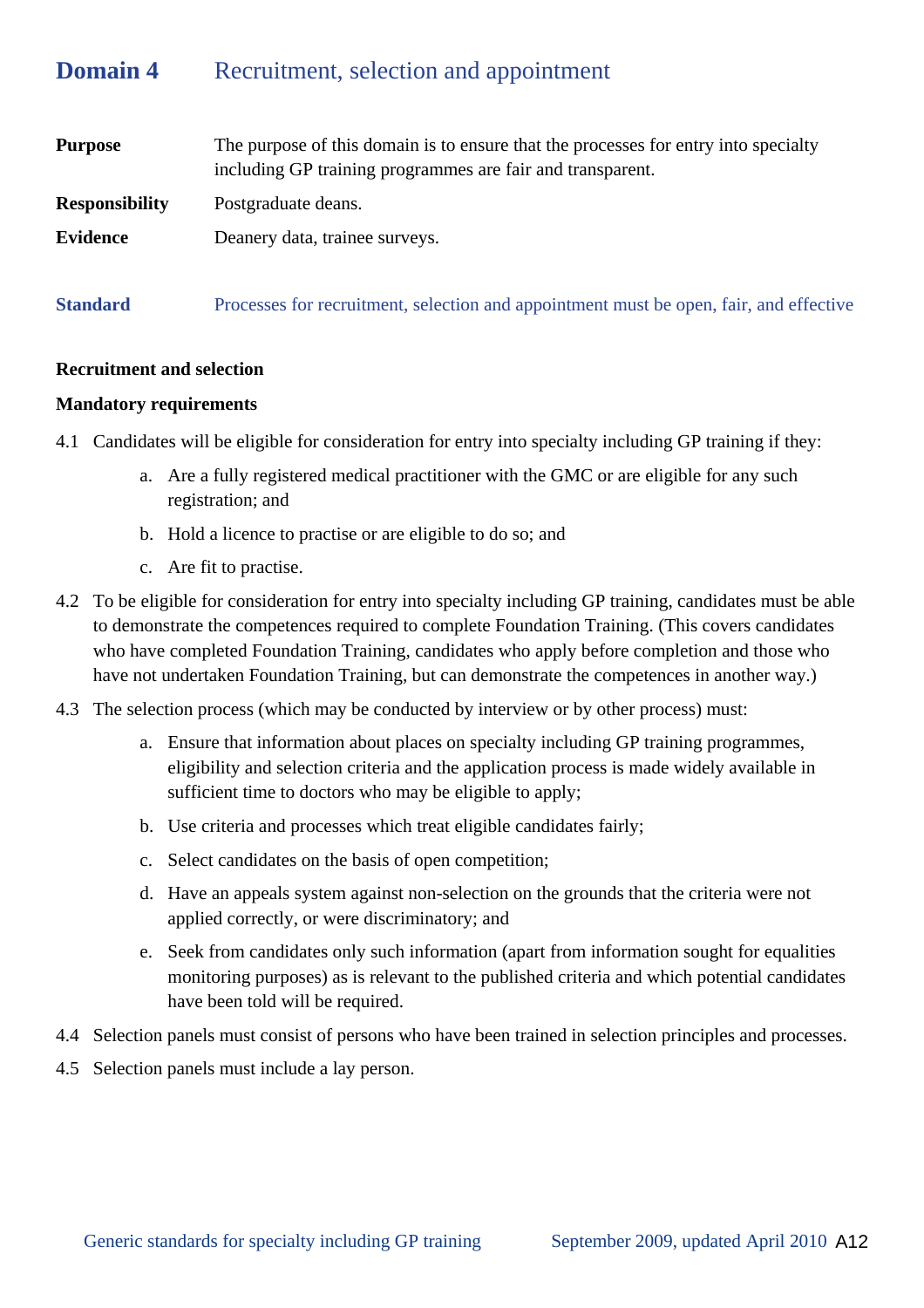# **Domain 5** Delivery of approved curriculum including assessment

| <b>Purpose</b>        | This domain is concerned with ensuring that the requirement of the curricula set by<br>medical Royal Colleges/Faculties or others developing curricula, and approved by the<br>GMC, are being met at the local level and that each post enables the trainee to attain<br>the skills, knowledge and behaviours as envisaged in the given approved curriculum. |
|-----------------------|--------------------------------------------------------------------------------------------------------------------------------------------------------------------------------------------------------------------------------------------------------------------------------------------------------------------------------------------------------------|
| <b>Responsibility</b> | Postgraduate deans in partnership with local education providers, medical Royal<br>Colleges/Faculties/specialty associations and employers.                                                                                                                                                                                                                  |
| <b>Evidence</b>       | Approvals, surveys, deanery data, visits.                                                                                                                                                                                                                                                                                                                    |
| <b>Standards</b>      | The requirements set out in the approved curriculum must be delivered and assessed<br>The approved assessment system must be fit for purpose                                                                                                                                                                                                                 |

### **(i) Education and training**

#### **Mandatory requirements**

- 5.1 Sufficient practical experience must be available within the programme to support acquisition of knowledge, skills and behaviours as set out in the approved curriculum.
- 5.2 Each programme must show how the posts within it, taken together, will meet the requirements of the approved curriculum and what must be delivered within each post.
- 5.3 Trainees must be reminded about the need to have due regard to, and to keep up to date with, the principles of *Good Medical Practice*.
- 5.4 Trainees must be able to access and be free to attend training days, courses, resources and other learning opportunities that form an intrinsic part of the training programme.

#### **(ii) Assessment**

#### **Mandatory requirements**

- 5.5 The overall purpose of the approved assessment system must be documented and in the public domain and must be implemented.
- 5.6 The purposes of each and all components of the approved assessment system must be specified and available to the trainees, trainers, professional bodies including the regulatory bodies, and the public.
- 5.7 The sequence of approved assessments must match the progression through the career pathway.
- 5.8 Individual approved assessments within the system should add unique information and build on previous assessments.

#### **(iii) Appraisal**

5.9 Trainees must have regular feedback on their performance within each post.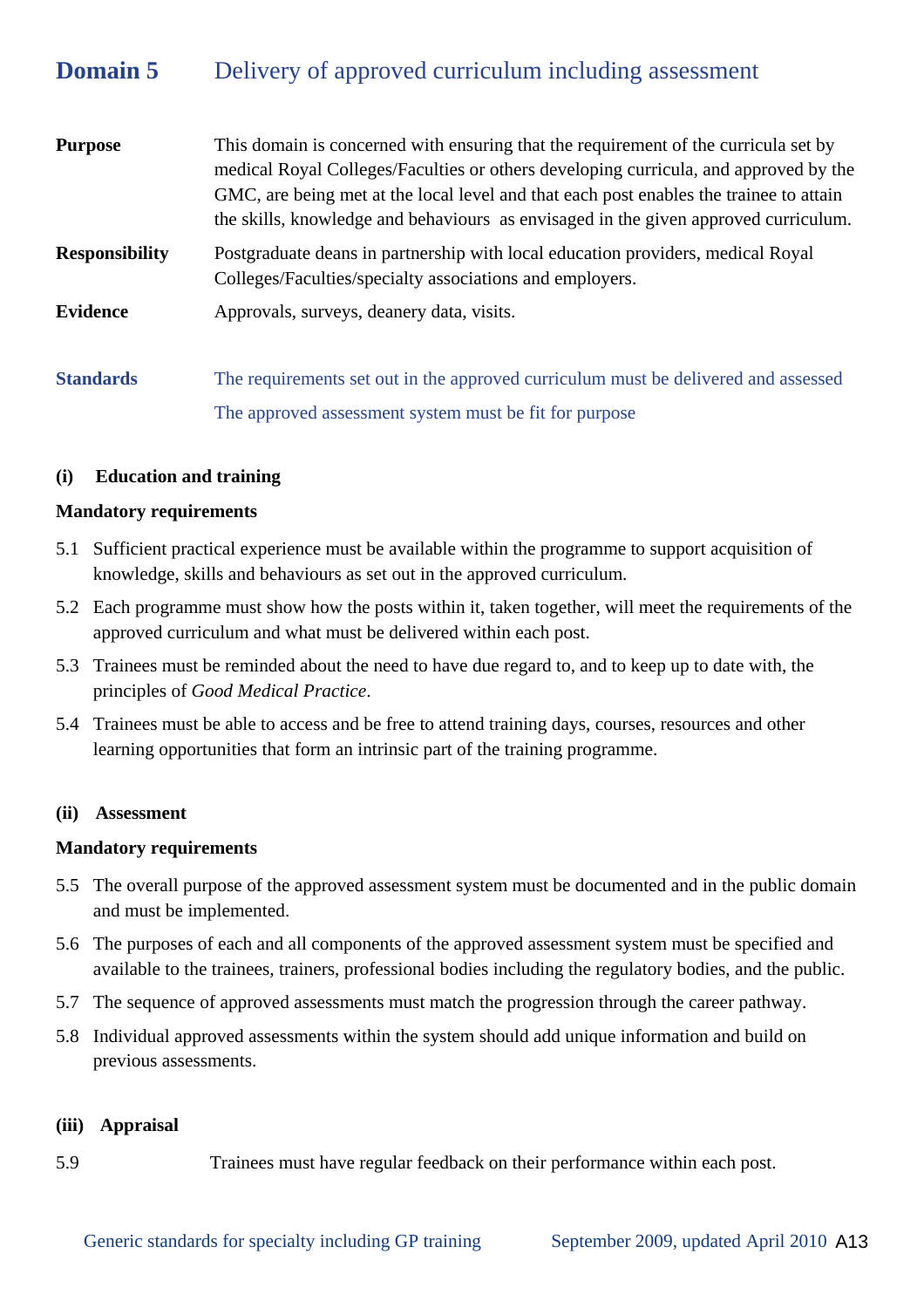# **Domain 6** Support and development of trainees, trainers and local faculty

| <b>Purpose</b>        | This domain covers the structures and support, including induction, available to<br>trainees.                                                                                                     |
|-----------------------|---------------------------------------------------------------------------------------------------------------------------------------------------------------------------------------------------|
| <b>Responsibility</b> | Local faculty, local education providers, employers and trainees.                                                                                                                                 |
| <b>Evidence</b>       | Surveys, deanery quality management data, visits.                                                                                                                                                 |
| <b>Standard</b>       | Trainees must be supported to acquire the necessary skills and experience through<br>induction, effective educational supervision, an appropriate workload, personal support<br>and time to learn |

#### **(a) Induction**

#### **Mandatory requirements**

- 6.1 Every trainee starting a post or programme must access a departmental induction to ensure they understand the approved curriculum; how their post fits within the programme; and their duties and reporting arrangements to ensure they are told about departmental policies and to meet key staff.
- 6.2 At the start of every post within a programme, the educational supervisor (or representative) must discuss with the trainee the educational framework and support systems in the post and the respective responsibilities of trainee and trainer for learning. This discussion should include the setting of aims and objectives that the trainee is expected to achieve in the post.

#### **(b) Educational supervision**

#### **Mandatory requirements**

- 6.3 Trainees must have a designated educational supervisor.
- 6.4 Trainees must sign a training/learning agreement at the start of each post.
- 6.5 Trainees must have a logbook and/or a learning portfolio relevant to their current programme, which they discuss with their educational supervisor (or representative).
- 6.6 Trainees must have further meetings with their educational supervisor (or representative) at least every three months, to discuss their progress, outstanding learning needs and how to meet them.
- 6.7 Trainees must have a means of feeding back in confidence, their concerns and views about their training and education experience to an appropriate member of local faculty.
- 6.8 There must be ready access to career advice and support.

#### **(c) Training**

#### **Mandatory requirements**

6.9 Working patterns and intensity of work by day and by night must be appropriate for learning (neither too light nor too heavy).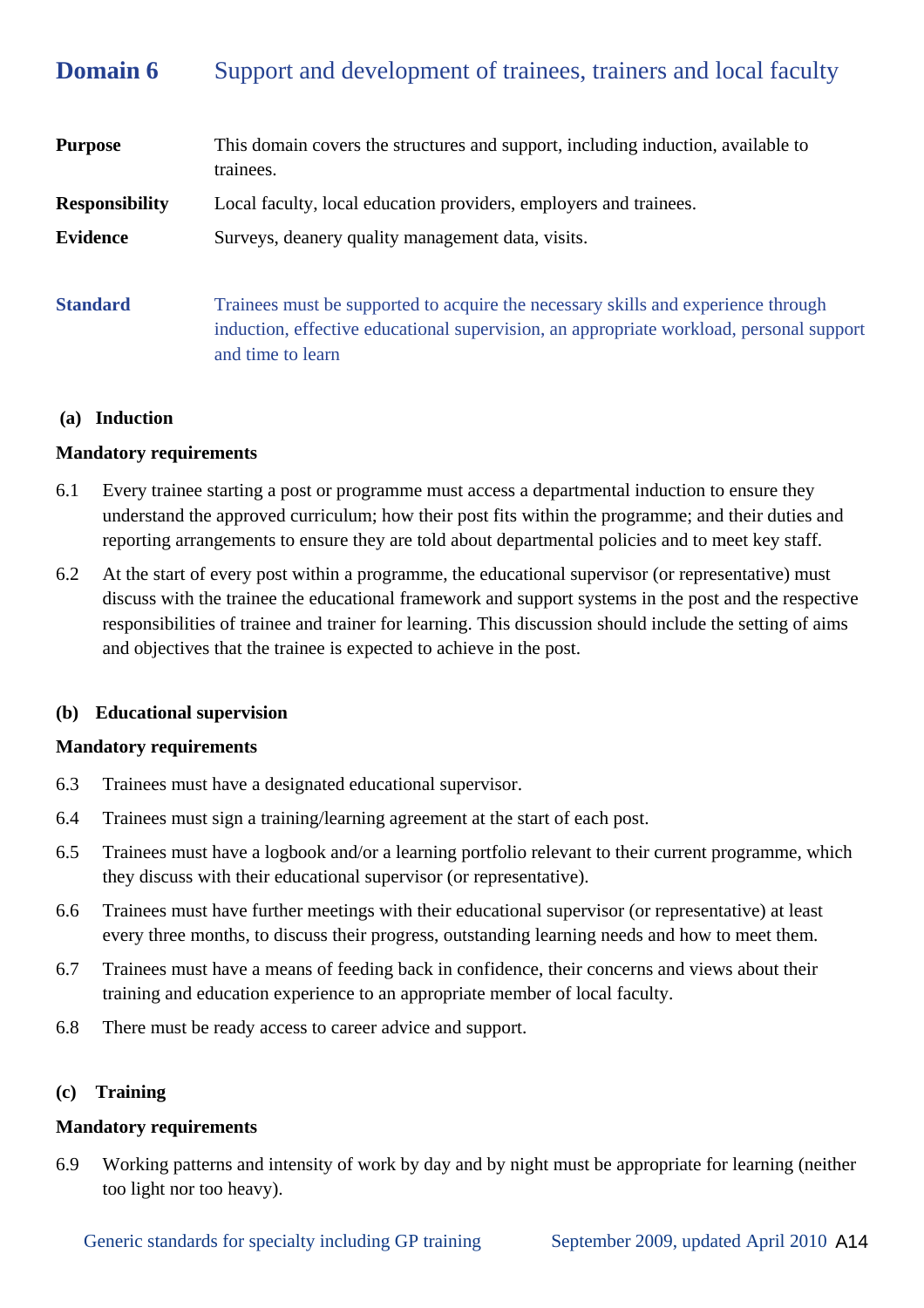- 6.10 Trainees must be enabled to learn new skills under supervision, for example during theatre sessions, ward rounds and outpatient clinics.
- 6.11 Trainees must not be subjected to, or subject others to, behaviour that undermines their professional confidence or self-esteem.
- 6.12 While trainees must be prepared to make the needs of the patient their first concern, routine activities of no educational value should not present an obstacle to the acquisition of the skills required by the approved curriculum.
- 6.13 Trainees must regularly be involved in the clinical audit process, including personally participating in planning, data collection and analysis.
- 6.14 Access to Occupational Health services for all trainees must be assured.
- 6.15 Trainees must be able to attend relevant, timetabled, organised educational meetings or other events of educational value to the trainee, as agreed with the educational supervisor, and have time protected for this activity.
- 6.16 Trainees must be able to access training in generic professional skills at all stages in their development.
- 6.17 Trainees must have the opportunity to learn with, and from, other healthcare professionals.
- 6.18 Access to confidential counselling services should be available to all trainees when needed.

## **(d) Study leave**

## **Mandatory requirements**

- 6.19 Trainees must be made aware how to apply for study leave and be guided as to appropriate courses and funding.
- 6.20 Trainees must be able to take study leave up to the maximum permitted in their terms and conditions of service.
- 6.21 The process for applying for study leave must be fair and transparent, and information about a deanery-level appeals process must be readily available.

### **(e) Academic training**

- 6.22 Trainees should be exposed during their training to the academic opportunities available in their specialty.
- 6.23 Trainees who recognise that their particular skills and aptitudes are well-suited to an academic career should be encouraged and guided in that endeavour.
- 6.24 Trainees who elect and who are competitively appointed to follow an academic path, must be sited in flexible approved programmes of academic training that permit multiple entry and exit points throughout training (from standard training programmes).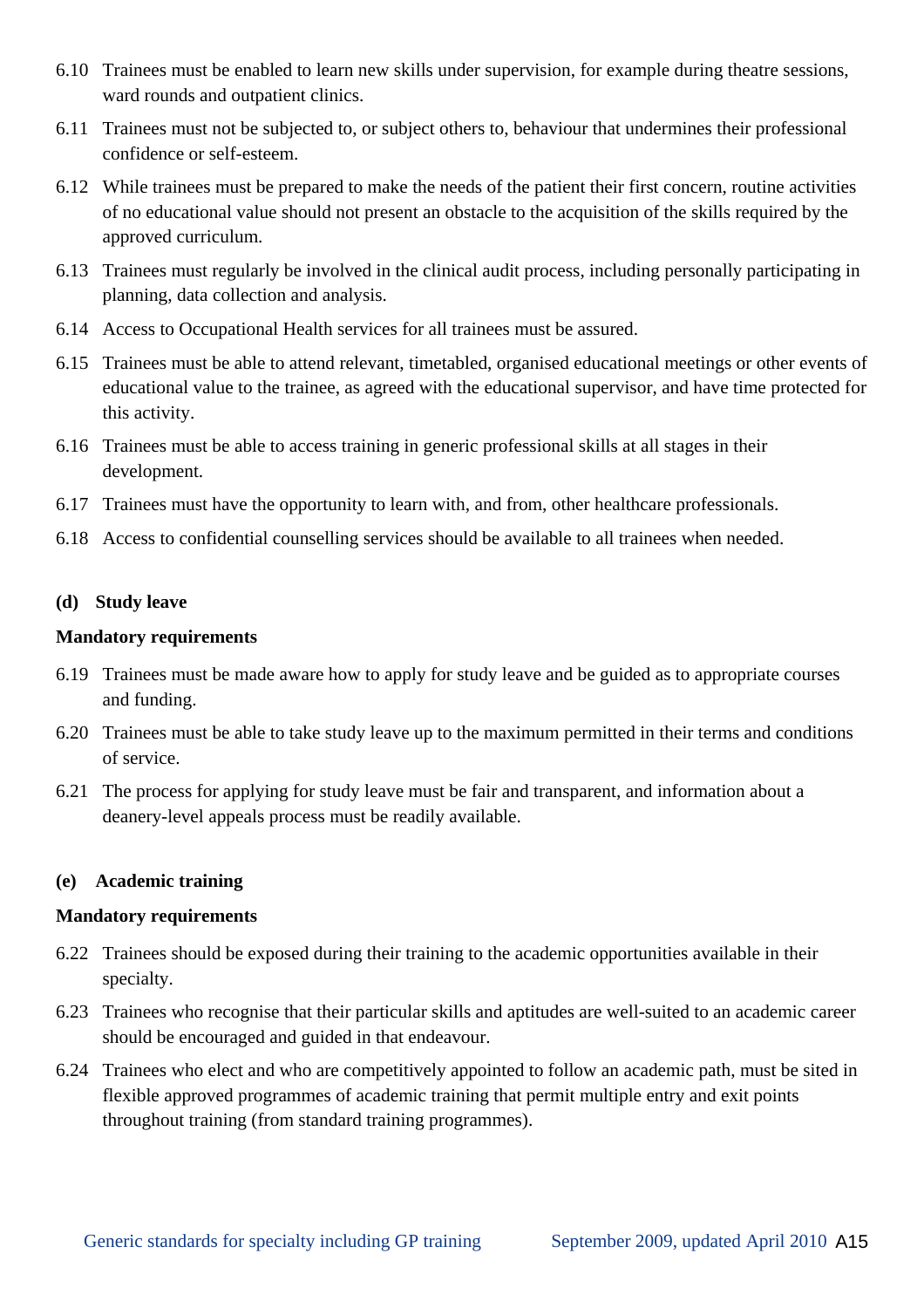#### **Standards for trainers**

All doctors who have completed specialty training can and do act as supervisors. Many doctors develop the role to become educational supervisors. These standards apply to all such doctors; however the requirements may specify where they apply only to educational supervisors or others with educational responsibilities.

## **Standard** Trainers must provide a level of supervision appropriate to the competence and experience of the trainee

#### **Mandatory requirements**

- 6.25 Trainers must enable trainees to learn by taking responsibility for patient management within the context of clinical governance and patient safety.
- 6.26 Trainers must understand and demonstrate ability in the use of the approved in-work assessment tools and be clear as to what is deemed acceptable progress.
- 6.27 Trainers must regularly review the trainee's progress through the training programme, adopt a constructive approach to giving feedback on performance, advise on career progression and understand the process for dealing with a trainee whose progress gives cause for concern.
- **Standard** Trainers must be involved in and contribute to the learning culture in which patient care occurs

#### **Mandatory requirements**

- 6.28 Trainers must ensure that clinical care is valued for its learning opportunities; learning and teaching must be integrated into service provision.
- 6.29 Trainers must liaise as necessary with other trainers both in their clinical departments and within the organisation to ensure a consistent approach to education and training and the sharing of good practice across specialties and professions.
- **Standard** Trainers must be supported in their role by a postgraduate medical education team and have a suitable job plan with an appropriate workload and time to develop trainees

- 6.30 Organisations providing specialty including GP training must ensure that trainers have adequate support and resources to undertake their training role.
- 6.31 Deaneries must have structures and processes to support and develop trainers.
- 6.32 Trainers with additional educational roles must be selected and demonstrate ability as an effective trainer.
- 6.33 GP trainers must be trained and selected in accordance with the Medical Act 1983*.*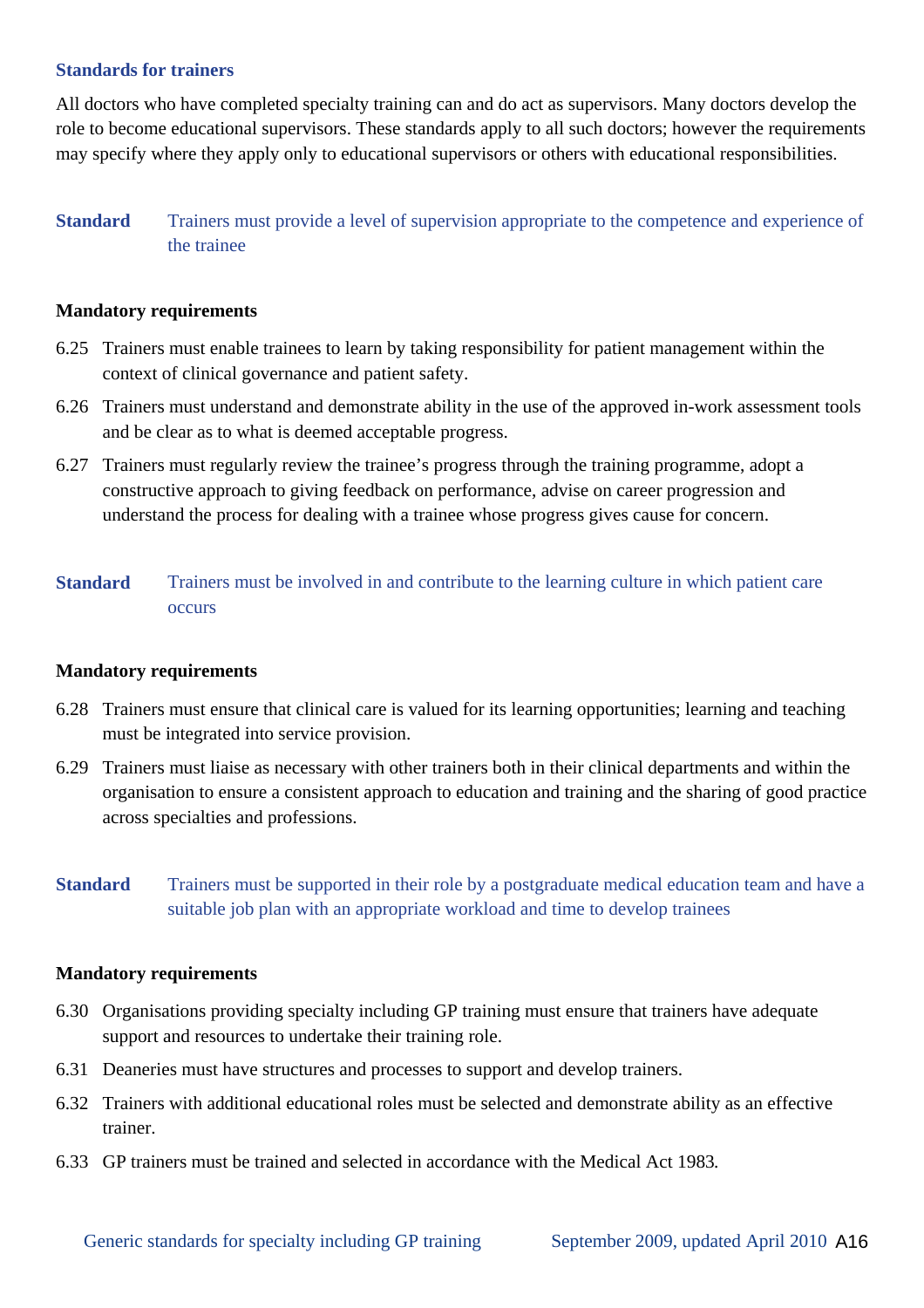## **Standard** Trainers must understand the structure and purpose of, and their role in, the training programme of their designated trainees

- 6.34 Trainers must have knowledge of, and comply with, the GMC's regulatory framework for medical training.
- 6.35 Trainers must ensure that all involved in training and assessment of their designated trainee understand the requirements of the programme.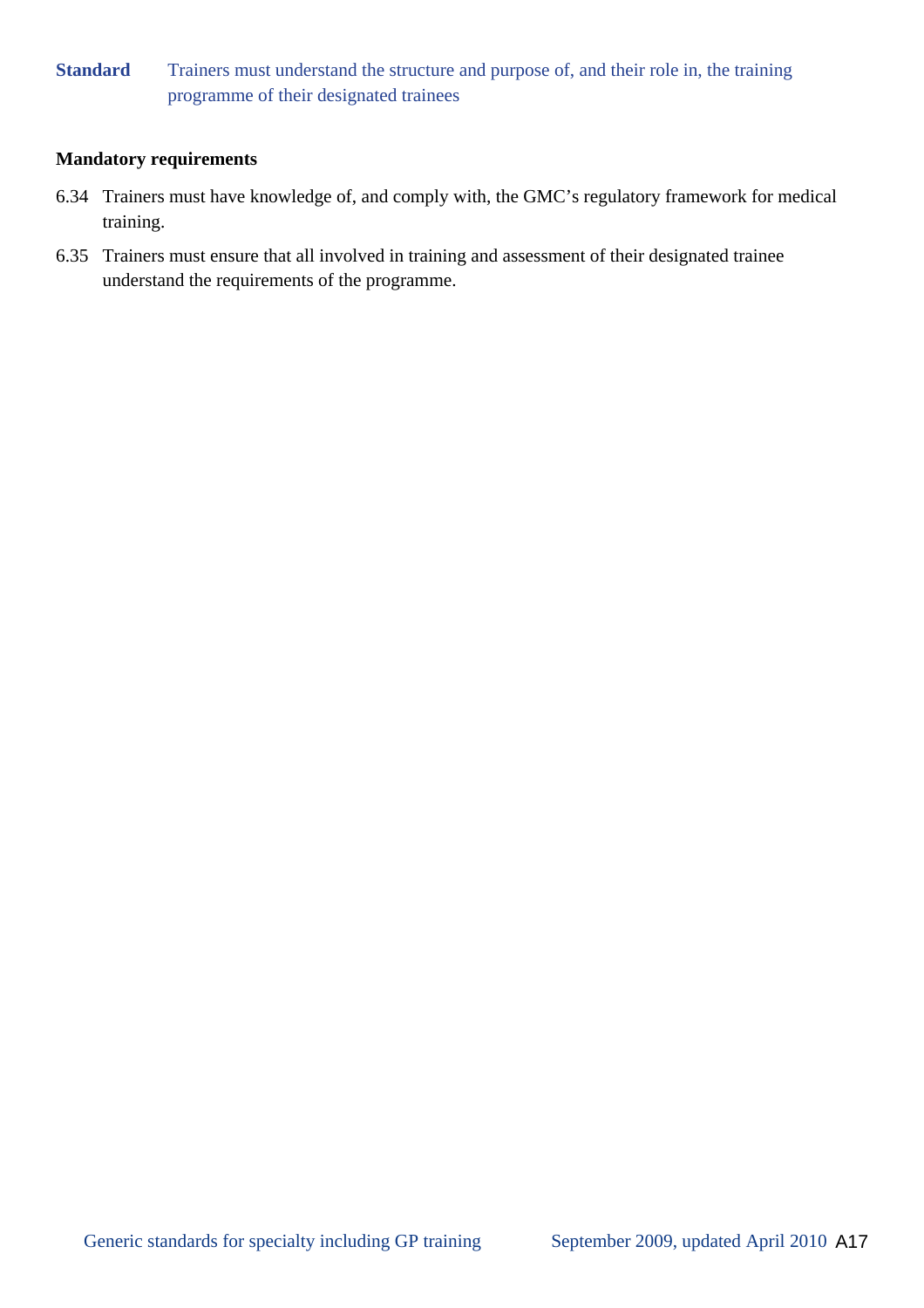# **Domain 7** Management of education and training

| <b>Purpose</b>        | This domain covers organisational management at administrative and executive<br>level.                                                                        |
|-----------------------|---------------------------------------------------------------------------------------------------------------------------------------------------------------|
| <b>Responsibility</b> | Postgraduate deans, medical Royal Colleges/Faculties/specialty associations, local<br>education providers, employing organisations and others as appropriate. |
| <b>Evidence</b>       | Deanery and local education provider data, surveys.                                                                                                           |
| <b>Standard</b>       | Education and training must be planned and maintained through transparent<br>processes which show who is responsible at each stage                            |

- 7.1 Specialty training programmes must be supported by a management plan with a schedule of responsibilities and defined processes to ensure the maintenance of GMC standards in the arrangement and content of training programmes.
- 7.2 The schedule must set out the responsibilities and accountabilities of the postgraduate dean, medical Royal Colleges/Faculties/specialty associations, programme directors and other members of local faculty, the trainees, the employer, and the commissioners of health services and of educational programmes.
- 7.3 There must be robust processes for identifying, supporting and managing trainees whose conduct, health, progress or performance is giving rise to concern.
- 7.4 It is highly desirable that all employing organisations, as local education providers of specialty including GP training, have an executive or non-executive director at Board level, responsible for supporting specialty including GP training programmes, setting out responsibilities and accountabilities for training and for producing processes to address underperformance in specialty including GP training.
- 7.5 There must be clear accountability, a description of roles and responsibilities, and adequate resource available to those involved in administering and managing training and education at institutional level, such as directors of medical education and board level directors with executive responsibility, such as medical director, finance director, or director of clinical governance.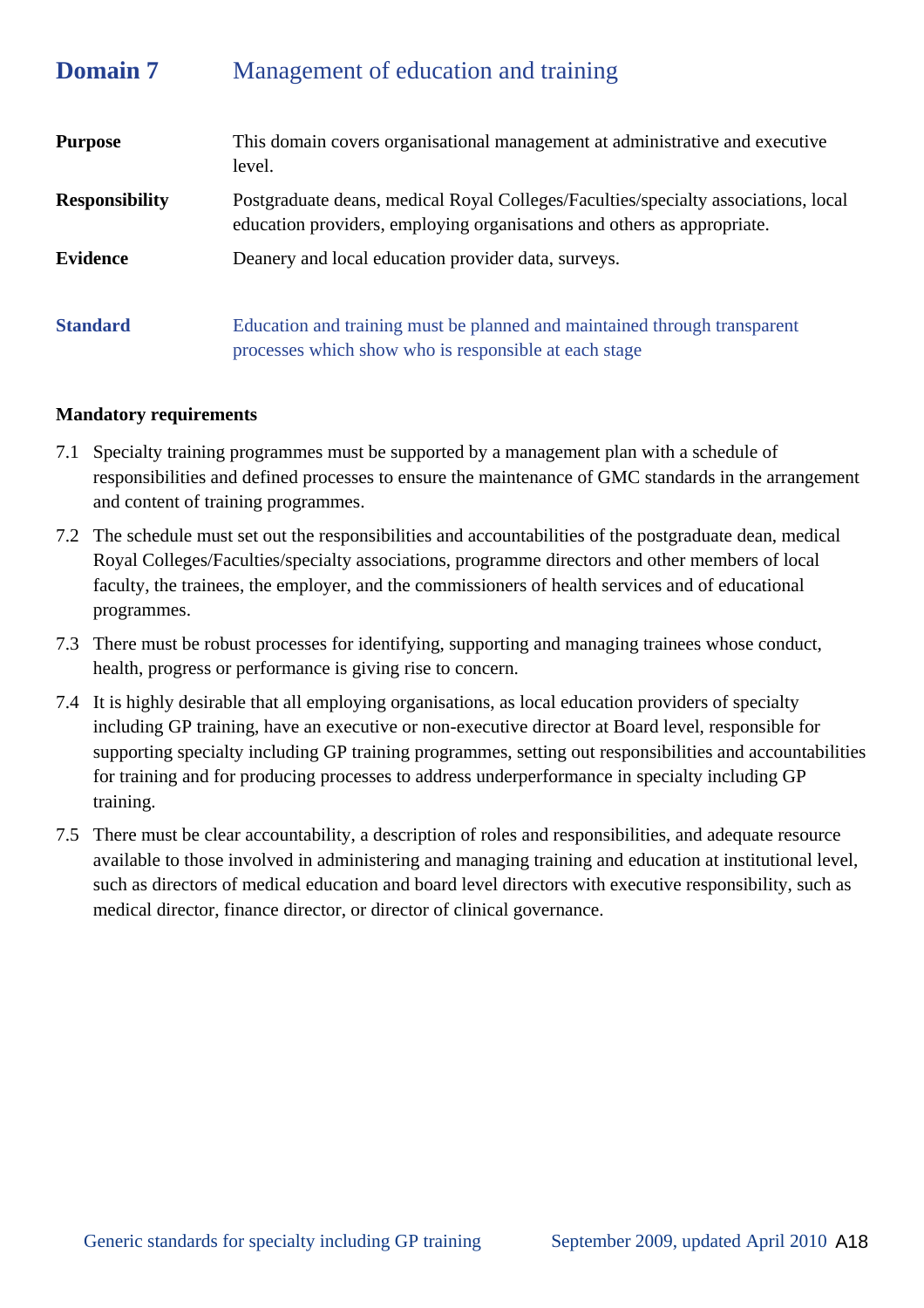# **Domain 8** Educational resources and capacity

| <b>Purpose</b>        | This domain addresses both the physical requirements for facilities to support specialty<br>including GP training and also the service, workload, management, supervisory and<br>educational capacity of the organisation providing the training. |
|-----------------------|---------------------------------------------------------------------------------------------------------------------------------------------------------------------------------------------------------------------------------------------------|
| <b>Responsibility</b> | Employers to provide, postgraduate deans to secure medical Royal Colleges and<br>Faculties and others in developing curricula to clarify in the approved curriculum<br>documentation.                                                             |
| <b>Evidence</b>       | Deanery and local education provider/other organisation data, data from other<br>regulators, surveys, visits.                                                                                                                                     |
| <b>Standard</b>       | The educational facilities, infrastructure and leadership must be adequate to deliver the<br>curriculum                                                                                                                                           |

### **(i) Overall capacity**

- 8.1 The overall educational capacity of the organisation and any unit offering specialty including GP training posts/programmes within it must be adequate to accommodate the practical experiences required by the curriculum, along with the educational requirements of all health care professionals in the same unit.
- 8.2 There must be access to educational facilities (including a library) and resources (including access to the internet in all workplaces) of a standard to enable trainees to achieve the outcomes of the specialty programme as specified in the approved curriculum.
- 8.3 There must be a suitable ratio of trainers to trainees. The educational capacity in the department or unit delivering training must take account of the impact of the training needs of others (for example, undergraduate medical students, other undergraduate and postgraduate health care professionals and non-training grade staff). With regard to trainers, including clinical supervisors, adequate time for training must be identified in their job plans (see also 1.3).
- 8.4 Relevant specialty-specific educational resources must be available and accessible where these are stipulated in GMC-approved curricula, for example clinical skills centres, 'wet labs'.
- 8.5 Trainees must have access to meeting rooms and audio-visual aids.